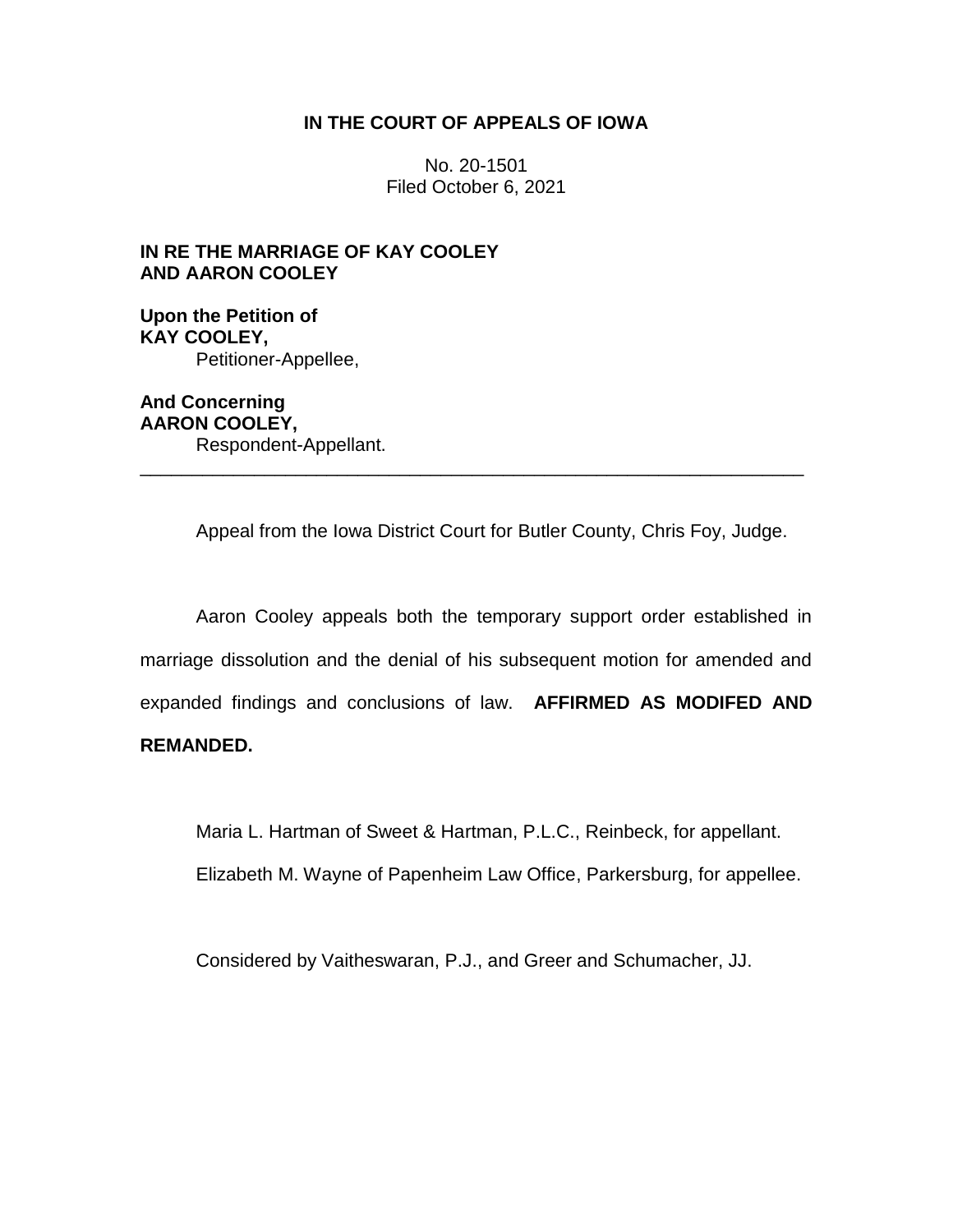### **GREER, Judge.**

After an order established temporary child support and spousal support, Aaron Cooley appeals arguing the district court's decision required that he work overtime to satisfy the award and that it was unfair to him in several respects. Aaron asserts the district court erred by averaging his income to calculate his childsupport obligation; awarding support greater than the guideline amount; failing to properly determine the health-insurance obligations for the minor child; requiring him to pay health expenses for his adult child; and requiring him to pay Kay Cooley's health insurance and medical expenses on top of the spousal-support award. Kay requests appellate attorney fees, and Aaron argues each should pay their own fees.

# **I. Facts and Prior Proceedings**.

Kay and Aaron were married in 2000. They have two children. The youngest, M.C., is still a minor, while the older son is an adult attending college. Aaron works as a service manager at ThermoKing in Cedar Falls and has since 2019. Kay works as an educational aide for the Aplington-Parkersburg Community School District. Kay's undisputed gross annual income is \$15,120. Aaron's current annual pre-tax income is \$62,400, excluding any overtime.

Kay filed for divorce in June 2020. She filed a separate application seeking temporary physical care, child support, spousal support, and attorney fees. Because of the COVID-19 pandemic, there was no in-person testimony, only exhibits and affidavits. Both parties supplied pay stubs. Aaron's paystub showed that he pays \$678.67 per month in health, vision, and dental insurance for the family.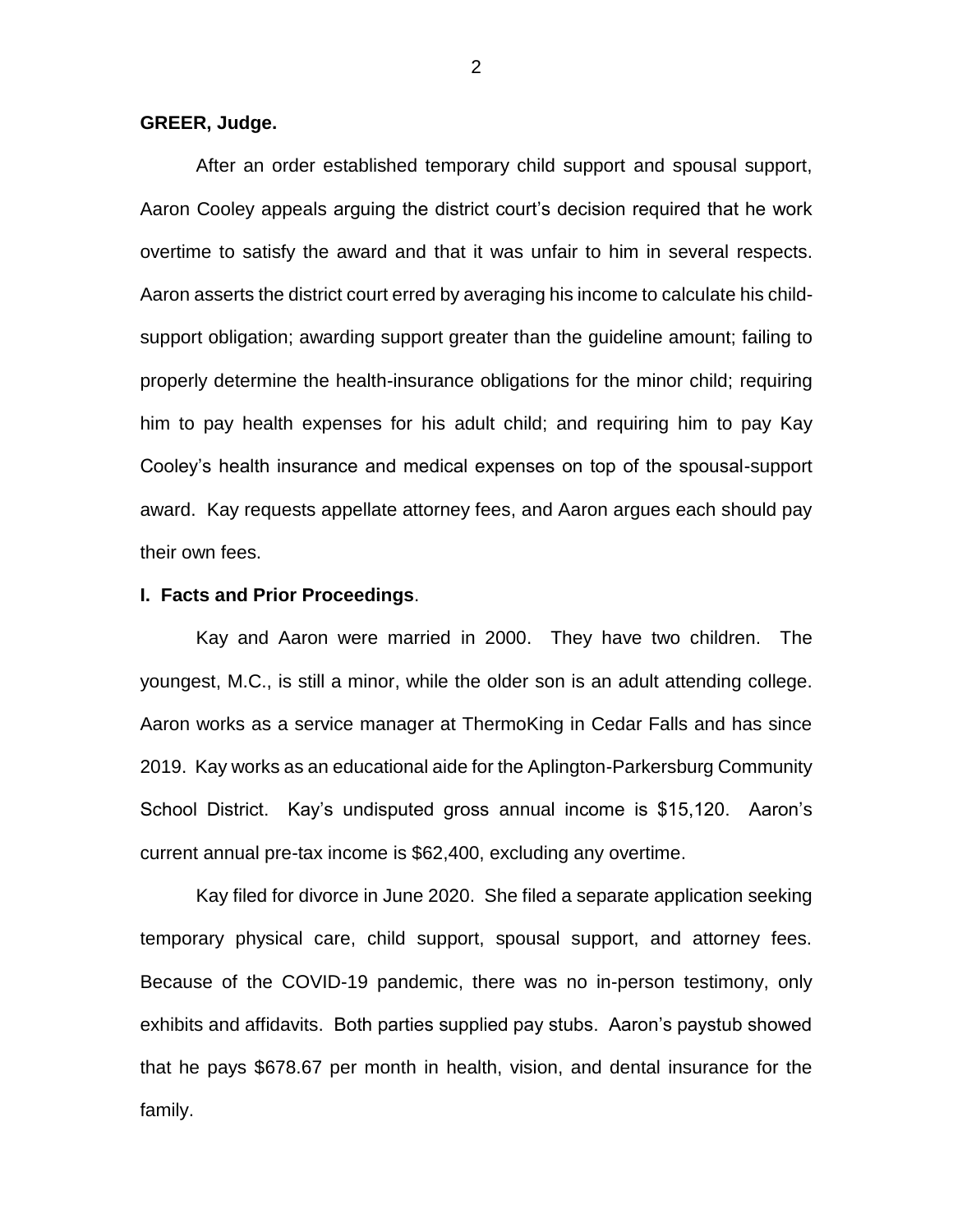The court issued a temporary support order providing Aaron and Kay would share joint legal custody of M.C. but granting Kay physical care during the divorce proceedings. The court determined Aaron "is capable of providing appropriate care and supervision for M.C., and he should have regular visitation to maintain the bond between the two." The court then took Aaron's and Kay's average incomes over the past three years to determine the income of each parent for purposes of calculating child support. 1 Aaron's annual income was calculated to be \$70,160. This three-year average included the income that Aaron earned with his previous employer. Aaron's income was not adjusted to reflect a health insurance deduction as allowed by Iowa Court Rule 9.14(5).

Aaron was made responsible for maintaining health and dental insurance for Kay, M.C., and their adult child, as well as paying 100% of any uncovered medical or dental expenses for all three. He was also instructed to pay both temporary child and spousal support and attorney fees. The child-support guidelines determined that Aaron should pay \$756 per month to Kay for care of M.C. In the beginning of the order, the district court stated it would follow the guidelines and honor this amount. However, the order ultimately required Aaron to pay \$831 per month without explanation concerning the increase over the guideline amount.

Aaron filed a motion for amended and expanded findings and conclusions of law questioning the use of his average income, the lack of health-insurance deduction, and the requirement that he pay all of Kay's and M.C.'s uncovered

 $\overline{a}$ 

<sup>&</sup>lt;sup>1</sup> Neither party requested that their child-support obligation be calculated this way.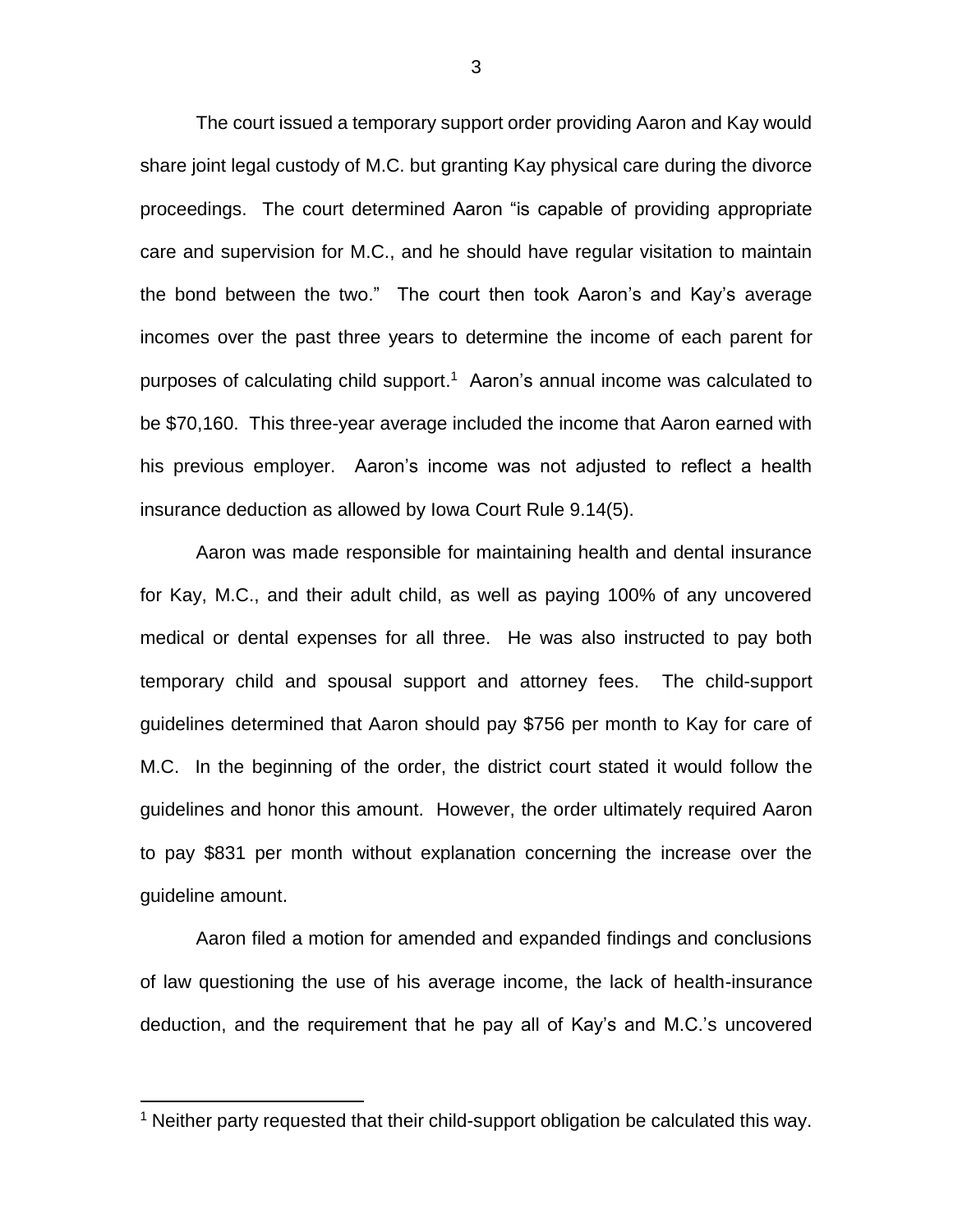medical expenses.<sup>2</sup> Kay resisted. She argued that Aaron was on track, using his annualized income and including overtime pay, to earn more than the averaged amount. She also argued that Aaron was not entitled to the health-insurance deduction because he did not provide adequate information to determine what that deduction would be. Kay also believed the uncovered medical expenses were appropriately assigned to Aaron because he has a Health Savings Account ("HSA") for such expenses. The court denied the motion, citing only the reasons provided in Kay's resistance. Aaron appeals.

#### **II. Standard of Review.**

A temporary support order is final and reviewable. *In re Marriage of Denly*, 590 N.W.2d 48, 50 (Iowa 1999). A dissolution of marriage action is an equitable proceeding, and we review de novo. *In re Marriage of Olson*, No. 18-1860, 2019 WL 4302128, at \*1 (Iowa Ct. App. Sept. 11, 2019); Iowa R. App. P. 6.907. "We examine the entire record and determine anew the issues properly presented." *In re Marriage of Edwards*, No. 19-1786, 2020 WL 3564698, at \*2 (Iowa Ct. App. July 1, 2020). "We give weight to the findings of the district court, particularly concerning the credibility of witnesses; however, those findings are not binding upon us." *In re Marriage of McDermott*, 827 N.W.2d 671, 676 (Iowa 2013).

#### **III. Discussion.**

 $\overline{a}$ 

Aaron presents six issues on appeal: the district court's use of his averaged income to calculate his child-support obligation, the deviation from the child support guidelines, the lack of health-insurance deduction, his responsibility for all

 $2$  There were other issues raised in this motion, but they are not relevant to this appeal.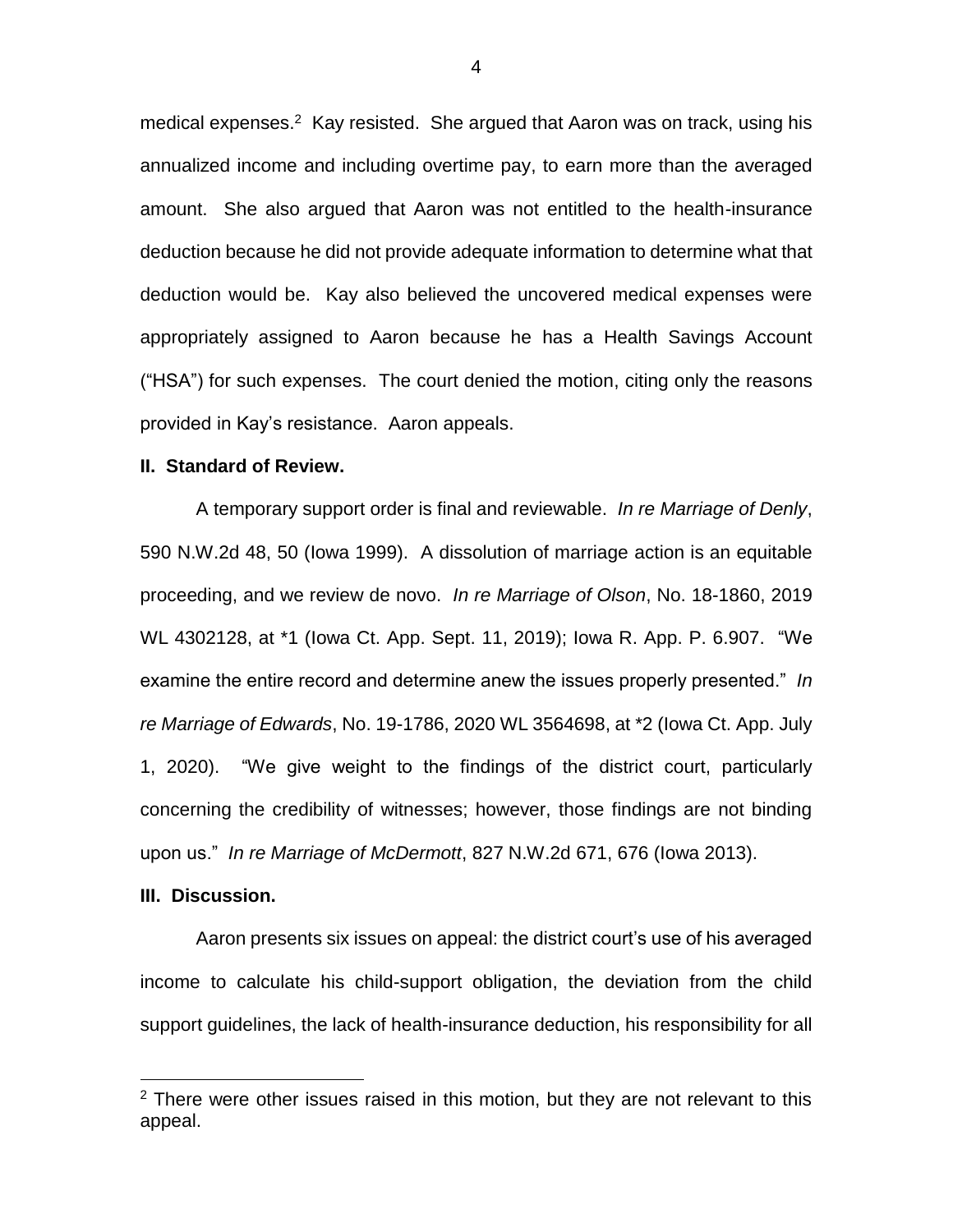uncovered medical expenses for his minor child, his responsibility for medical insurance and uncovered expenses for their adult child, and his responsibility for medical insurance and uncovered expenses for Kay over and above the spousalsupport obligation. We take each in turn.

### **A. Aaron's income.**

Aaron argues that the district court was wrong to average his income from the past three years to determine his current income for child-support purposes. We agree. Having said that, from the paystubs presented by Aaron, there is support for the district court's determination that Aaron would earn around \$70,160 annually. To determine child and spousal support, courts calculate both party's net monthly income by taking their gross monthly income and factoring in specifically enumerated deductions. *In re Marriage of Powell*, 474 N.W.2d 531, 532 (Iowa 1991). Courts average income when the earnings of one of the parties fluctuates substantially. *See In re Marriage of Knickerbocker*, 601 N.W.2d 48, 51 (Iowa 1999) (averaging income for a farmer); *Powell*, 474 N.W.2d at 534 (averaging income for someone who was temporarily unemployed). Averaging is also necessary where variations in income "come from the same long-term employment." *In re Marriage of Anglin*, No. 06-0028, 2006 WL 2419125, at \*2 (Iowa Ct. App. Aug. 23, 2006) (citing *In re Marriage of Kupferschmidt*, 705 N.W.2d 327, 333 (Iowa 2005)). However, "in most cases the income of a wage-earner with steady employment need not be averaged." *Kupferschmidt*, 705 N.W.2d at 333. "When the fluctuation is due to a change in employment, averaging is not appropriate." *In re Marriage of Hagerla*, 698 N.W.2d 329, 332 (Iowa Ct. App. 2005).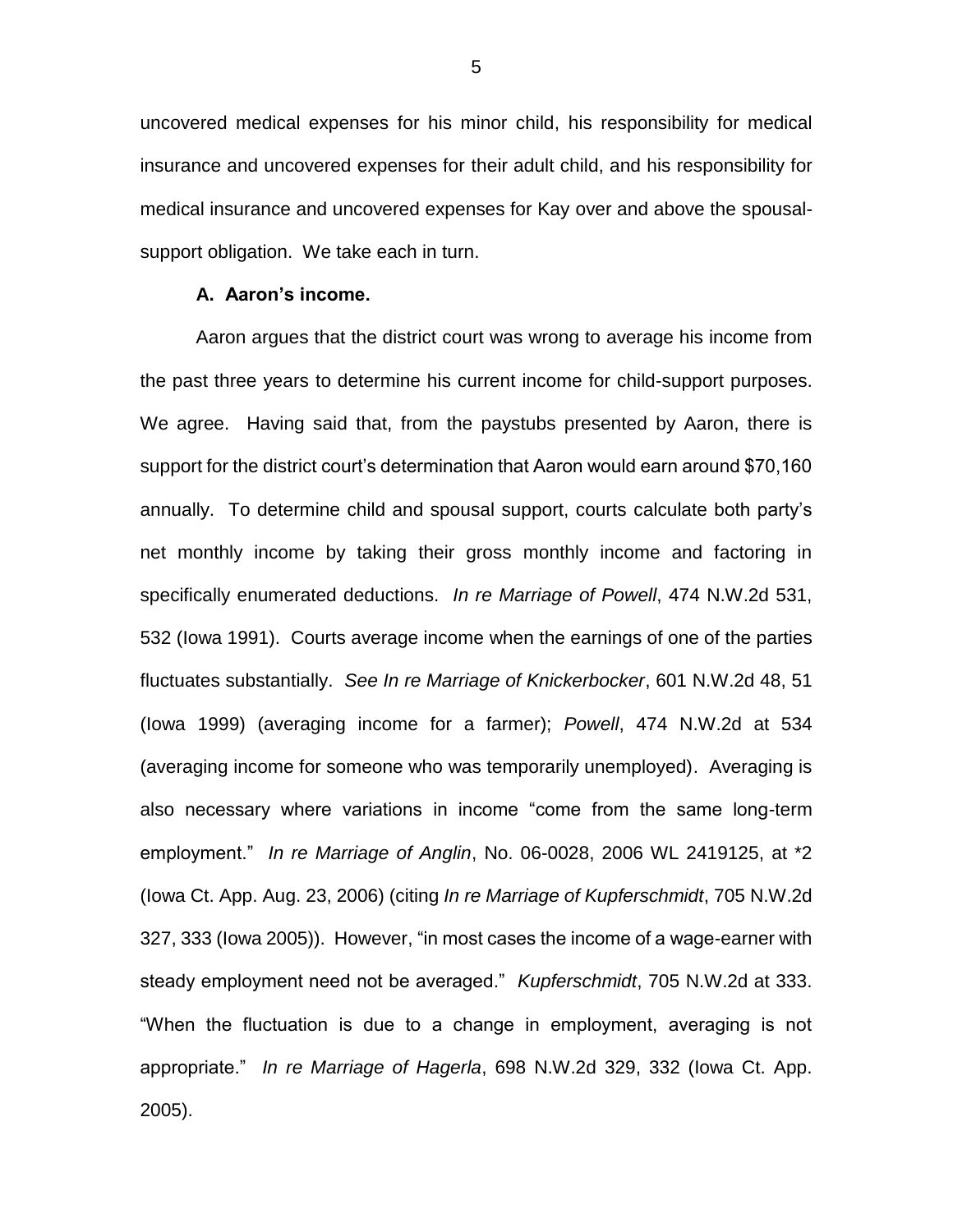Aaron's income fluctuated over the past few years because he changed occupations. At the time of trial, he earned a stable hourly wage. His income should not have been averaged, but instead his current wages should be the basis for the child-support award.

What did fluctuate month to month was the amount of overtime Aaron earned. Overtime wages should be included in calculating net monthly income. *In re Marriage of Brown*, 487 N.W.2d 331, 333 (Iowa 1992). However, if the overtime is used in calculating income, the court can deviate from the guidelines to prevent injustice between the parties. *Kupferscmidt*, 705 N.W.2d at 333 (citing *Brown*, 487 N.W.2d at 333). This deviation may be appropriate where the overtime hours "appear[] to be an anomaly or [are] uncertain or speculative." *Id.*; *see also Brown*, 487 N.W.2d at 333 ("[A] parent's child support obligation should not be so burdensome that the parent is required to work overtime to satisfy it. However, the district court must make a specific finding to that effect." (citations omitted)).

Aaron provided three paystubs, and each included overtime hours ranging from 4.8 to 17.1 hours a pay period.<sup>3</sup> Overtime pay was properly included in the calculation of his income. And Aaron offered no evidence that the overtime was an anomaly or was uncertain or speculative. Thus, we agree with the district court when it noted Aaron "was on pace to earn at least [\$70,160] from his job in 2020."

# **B. The district court's deviation from the child-support guidelines.**

Still, even with our determination of the correct wage income to include in the calculation, we agree with Aaron the child support amount requires a "redo."

 $\overline{a}$ 

 $3$  As of the mid-August 2020 paystub, Aaron's year-to-date overtime was \$6800.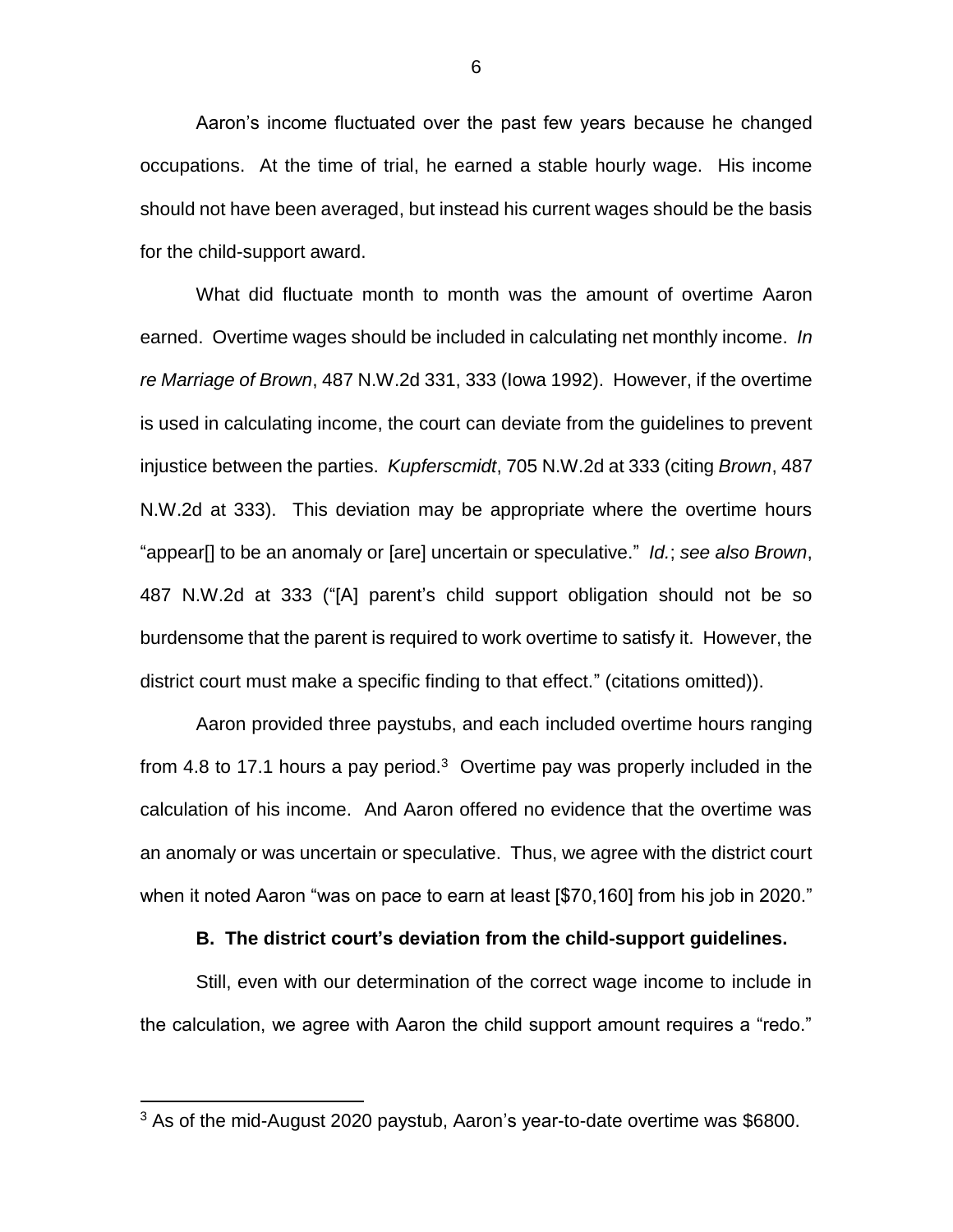Advocating for no deviation from the guidelines, Aaron highlights competing language in the district court's child-support order. First, he points to the court's language that, with the child-support guidelines applied and under the court's worksheet, his child-support obligation equaled \$755.60. Yet, the award did not match the guideline amount of child support as calculated because the district court instead required a monthly child support payment of \$831. This appears to be a scrivener's error. In the body of the temporary order the court announced, "The guidelines call for and the Court will direct Aaron to pay Kay monthly child support in the amount of \$756."

There is a rebuttable presumption that the child-support guidelines determine the appropriate amount of child support to be awarded. Iowa Ct. R. 9.4. The court may not deviate from that amount "without a written finding that the guidelines would be unjust or inappropriate under specific criteria." *Powell*, 474 N.W.2d at 533. If the district court intended to deviate from the child support guidelines here, there is no finding in the record justifying the deviation. "We remand to correct the error." *See In re Marriage of Hansen*, 733 N.W.2d 683, 703 (Iowa 2007) ("The second property issue is whether the trial court properly distributed marital assets and debts. The court of appeals found that the district court made a scrivener's error in its distribution table when it erroneously entered the figure \$9,237 for Lyle's total liabilities and \$7,952 for Lyle's net assets under the distribution plan. In fact, the numbers were transposed: the figure of \$9,237 should have been entered as Lyle's net assets and \$7,952 as Lyle's total liabilities. We agree with the court of appeals that this error should be corrected.").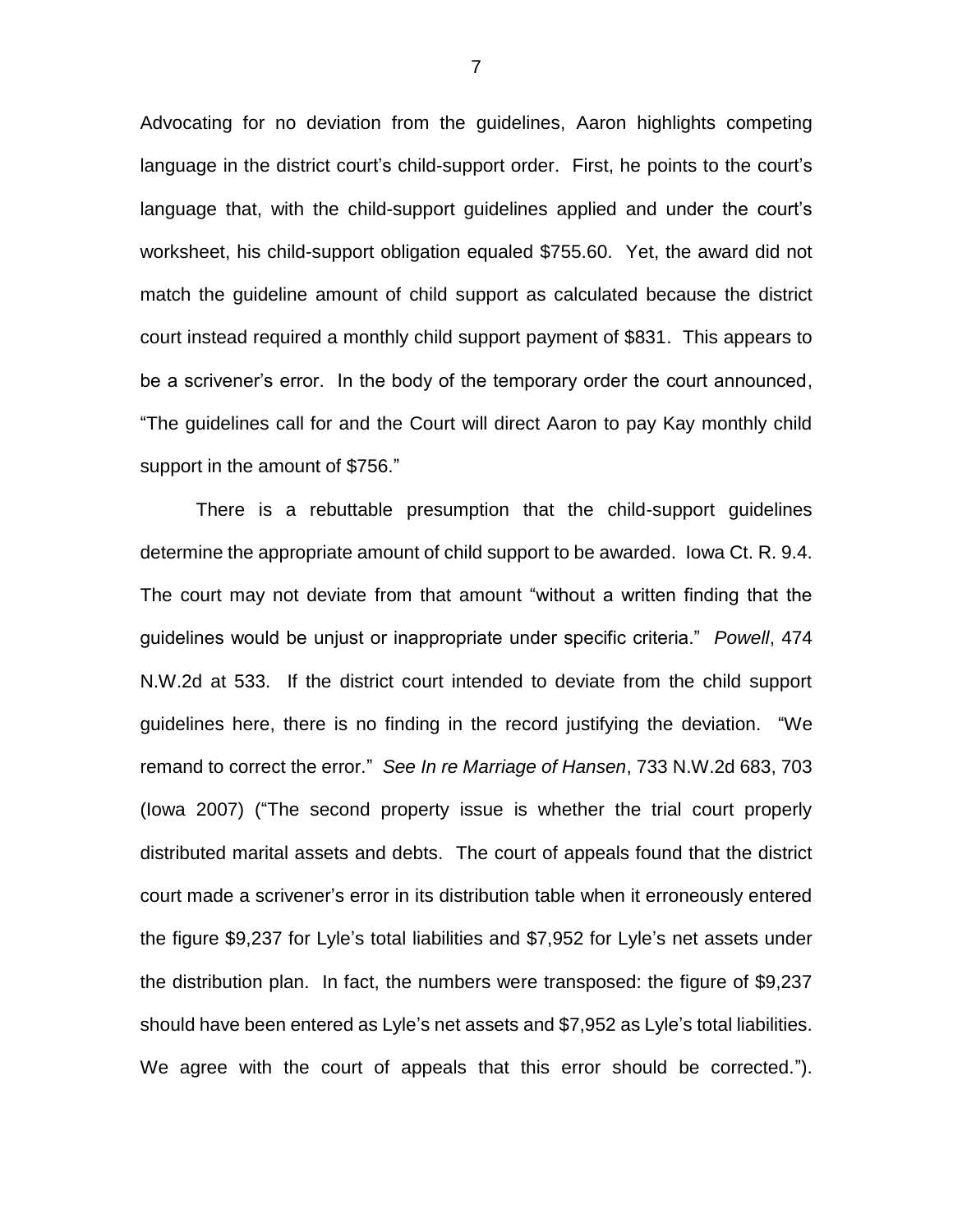Consideration of any inequity in the child support award shall be taken into consideration in the final decree.

#### **C. Aaron's health-insurance deduction.**

Aaron argues that he should have been given a health-insurance deduction in the calculation of his child-support obligation. No deduction was applied in the district court's child-support worksheet used to determine the temporary support. But, the district court noted "[i]t is not clear from the record how much Aaron has to pay out of his own pocket to cover Kay and the children." When calculating income for child support, a deduction is allowed for premiums paid for a minor child's health insurance. Iowa Ct. R. 9.14(5); *see also In re Marriage of Nelson*, 570 N.W.2d 103, 106 (Iowa 1997). The rule states:

For a health benefit plan covering multiple individuals, including the child(ren) in the pending action, the allowable child(ren)'s portion is the amount of the premium cost for such coverage to the parent or stepparent that is in excess of the premium cost for single coverage, divided by the number of individuals enrolled in the health benefit plan, excluding the person providing the insurance, and then multiplied by the number of children who are the subject of the pending action.

Iowa Ct. R. 9.14(5)(b)(1). Only the minor child's portion is deducted. *Olson*, 2019 WL 4302128, at \*2 (showing the method of calculation for the health care cost deduction). At the temporary ruling stage, no one calculated the cost of health insurance attributable to the minor child, although Aaron allocated \$518.68 as the health insurance deduction on his child support worksheet exhibit. His pay stub reflected a bi-weekly deduction of \$252.43 for health insurance.

On appeal, Aaron asks us to grant him a health insurance deduction of

\$518. From his pay stub exhibits, he calculates the monthly cost for health, dental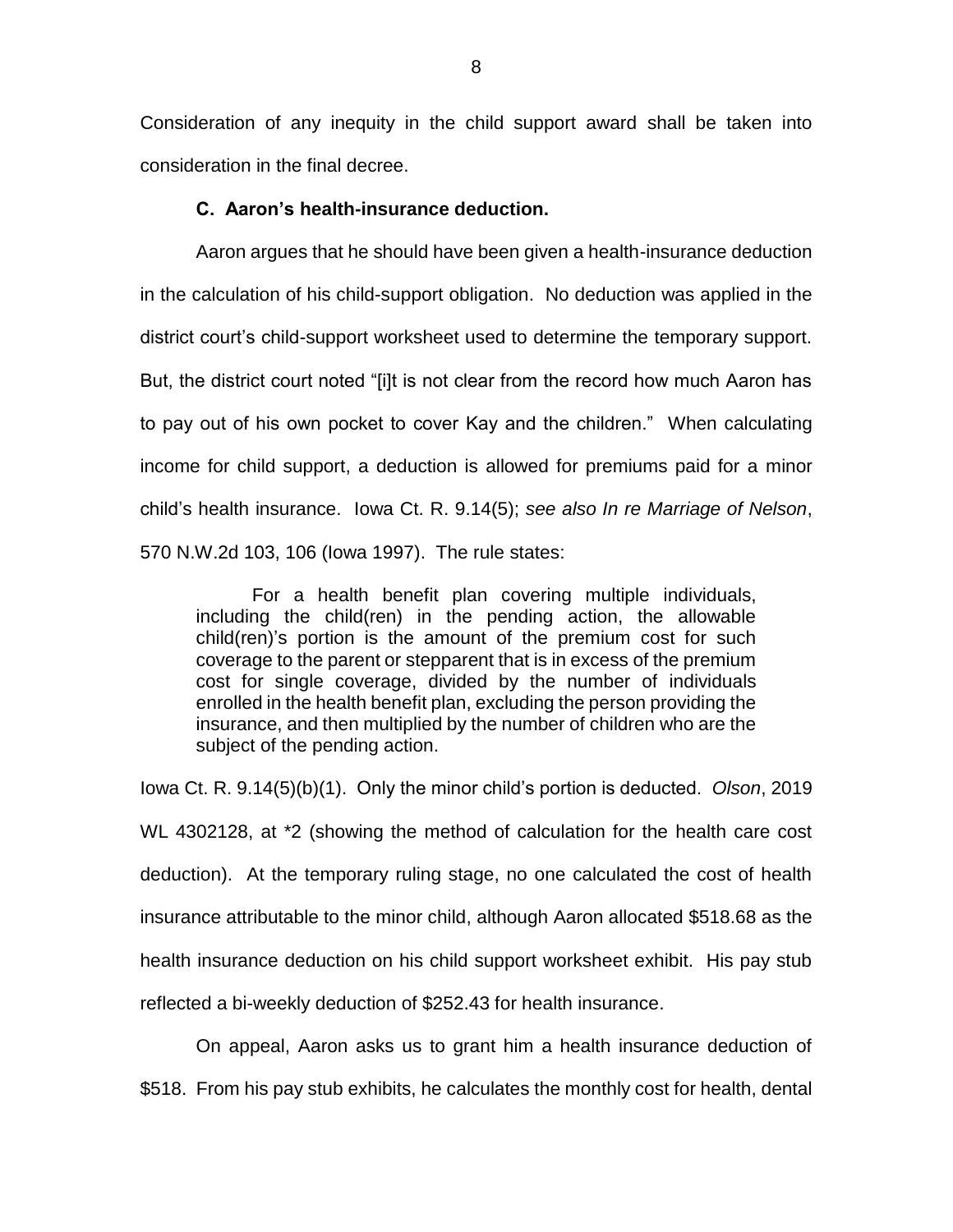and vision insurance at \$678.67. Yet, we still have no evidence of the single coverage costs for the minor child, only the total cost of the family's health insurance. 4

Without reliable information, we cannot determine that the district court failed to do equity. *See In re Marriage of Koellner*, No. 17-0830, 2018 WL 2084865, at \*2 (Iowa Ct. App. May 2, 2018). And without a record of the breakdown of what portion of the costs is attributable to the child's coverage, our hands are tied. We affirm the district court's decision not to provide a healthinsurance deduction.

# **D. M.C.'s uncovered medical expenses.**

Iowa Court Rule 9.12(5) states:

 $\overline{a}$ 

In [cases other than joint physical care], including split or divided physical care, the custodial parent shall pay the first \$250 per year per child of uncovered medical expenses up to a maximum of \$800 per year for all children. Uncovered medical expenses in excess of \$250 per child or a maximum of \$800 per year for all children shall be paid by the parents in proportion to their respective net incomes.

While "shall" imposes a duty, the district court is allowed to deviate where appropriate as long as they give a written reason. *In re Marriage of Friest*, No. 18- 0337, 2019 WL 1300881, at \*5 (Iowa Ct. App. Mar. 20, 2019) (citing Iowa Code § 4.1(30); Iowa Ct. Rs. 9.12(5), 9.13).

The district court stated that Aaron would pay all of M.C.'s uncovered medical expenses because "he has a health savings account set up at work for this purpose." At the time of the hearing, the HSA balance was \$3000. The HSA, while only titled in Aaron's name, has been funded with wages earned during the

<sup>4</sup> Aaron asserts that \$518 is the cost of insuring M.C., Kay, and their adult child.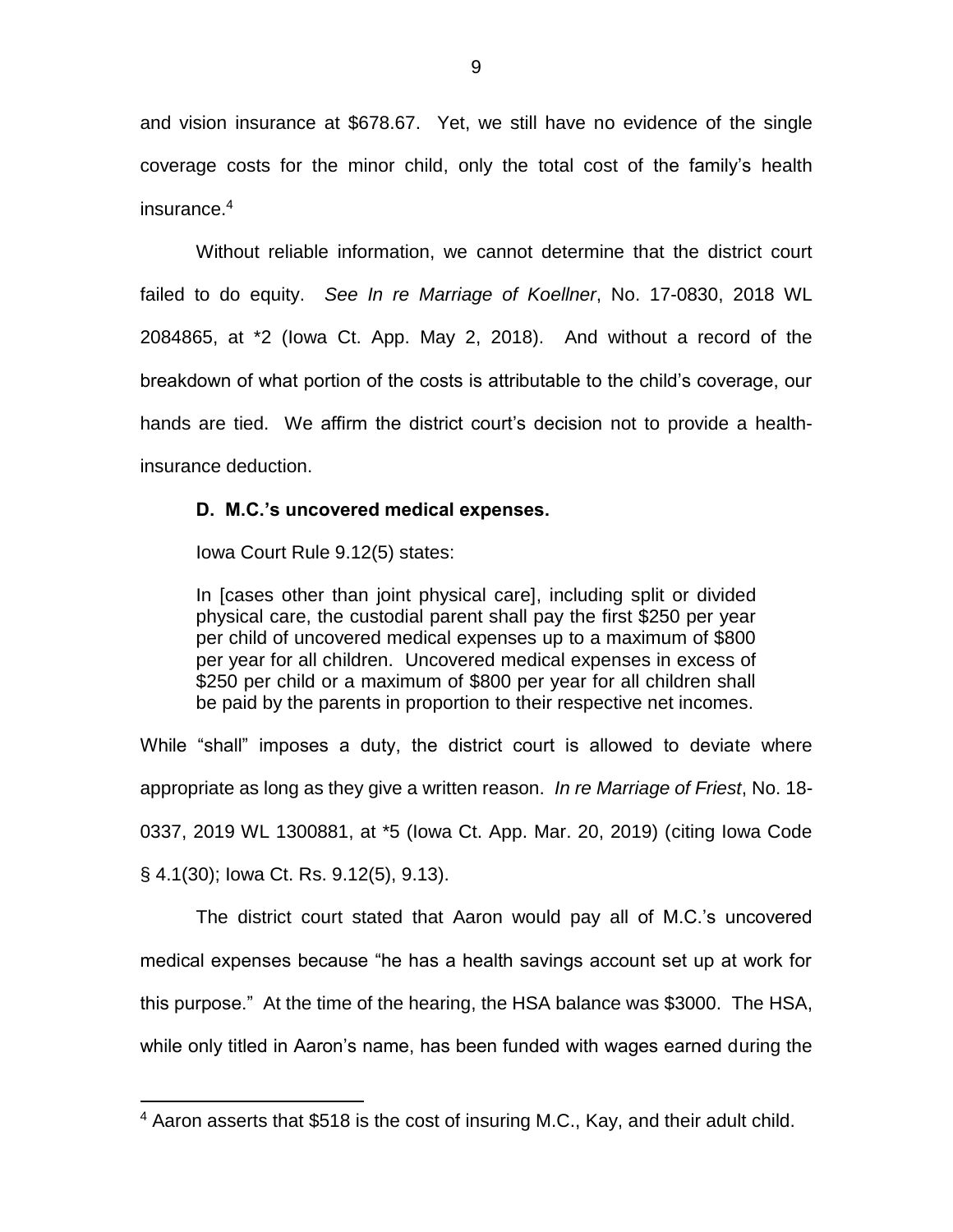marriage and would be factored into the property division ultimately ordered. *See In re Marriage of Severin*, No. 13-1385, 2014 WL 3931823, at \*8 (Iowa Ct. App. Aug. 13, 2014) (dividing health savings account as a marital asset); *see also* Iowa Code § 598.21(5) (2020) (stating "[t]he court shall divide all property, except inherited property or gifts received or expected by one party, equitably between the parties"). The property has not yet been divided, and we make no assertions about its division. Still, it is equitable that this marital fund be used first to pay uncovered medical expenses of the minor child. If and when the HSA runs out, following Iowa Court Rule 9.12(5), Kay, as the custodial parent, will be responsible for the first \$250 per year. Additional expenses will then be divided between her and Aaron proportionate to their income as found in the child-support guidelines worksheet. <sup>5</sup> *See Hansen*, 733 N.W.2d at 704; Iowa Ct. R. 9.12(5).

# **E. Insurance and uncovered medical expenses for the adult son.**

Aaron appeals the temporary order's requirement that he provide health insurance and pay uncovered medical expenses for the couple's adult son. Iowa Code section 252E.6(1) says, "A child is eligible for medical support for the duration of the obligor's child support obligation." The Code restricts the obligation in its definition of "support payments," stating:

The obligations shall include support for a child who is between the ages of eighteen and nineteen years who is engaged full-time in completing high school graduation or equivalency requirements in a manner which is reasonably expected to result in completion of the requirements prior to the person reaching nineteen years of age; and may include support for a child of any age who is dependent on the parties to the dissolution proceedings because of physical or mental disability.

 $\overline{a}$ 

<sup>5</sup> The worksheet found the proportional shares of income to be Kay with 29.7772% and Aaron with 70.2228%.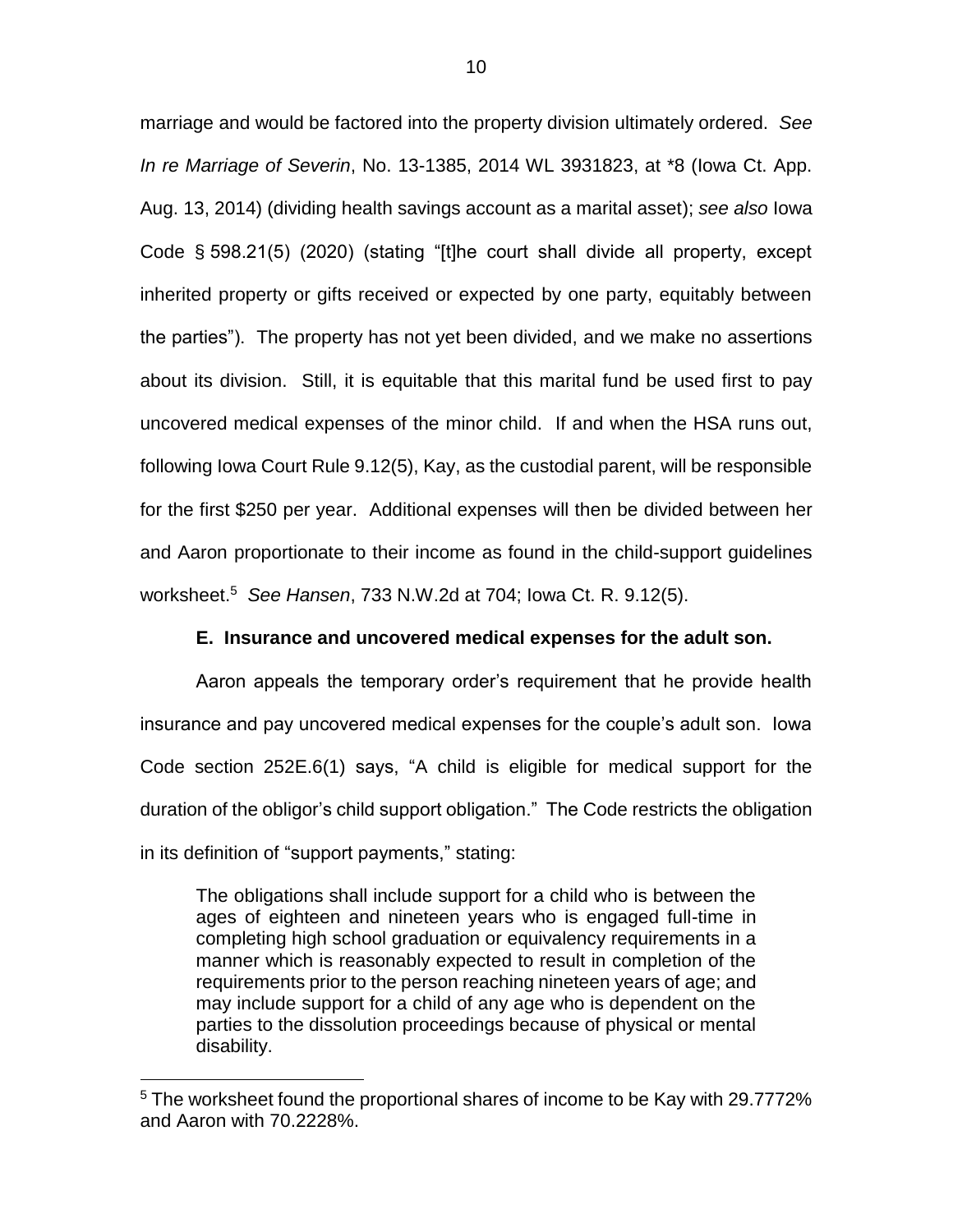Iowa Code § 598.1(9).

The couple's adult son is in college and was not shown to have any physical or mental disability. Nor was there any child-support obligation required for him. The court exceeded its authority by requiring Aaron to pay for the adult son's insurance and uncovered medical expenses. *See In re Marriage of Martin*, No. 16- 0971, 2017 WL 510975, at \*3 (Iowa Ct. App. Feb. 8, 2017). We modify the temporary order to remove this obligation.

# **F. Insurance and uncovered medical expenses for Kay.**

Aaron next challenges the requirement of the temporary order that he pay Kay's health insurance and uncovered medical expenses. Health insurance coverage is part of spousal support. *In re Marriage of Johnson*, 781 N.W.2d 553, 557 (Iowa 2010). It can be ordered in addition to the amount of spousal support required. *See In re Marriage of Wessels*, 542 N.W.2d 486, 491 (Iowa 1995) ("It follows that a trial court has the power to order medical support."); *In re Marriage of Klinghammer*, No. 02-0112, 2003 WL 21070599, at \*4 (Iowa Ct. App. May 14, 2003) (affirming an order requiring one spouse pay the health insurance of another). In *Klinghammer*, it was determined that requiring a spouse to pay for the other's health insurance was equitable when it was for a short period and health insurance was not readily available to the supported spouse. *See* 2003 WL 21070599, at \*4. Here, it is equitable for Aaron to pay for Kay's health insurance until the divorce is finalized. This temporary order is inherently meant to cover a short time with a later opportunity to determine an equitable long-term solution.

11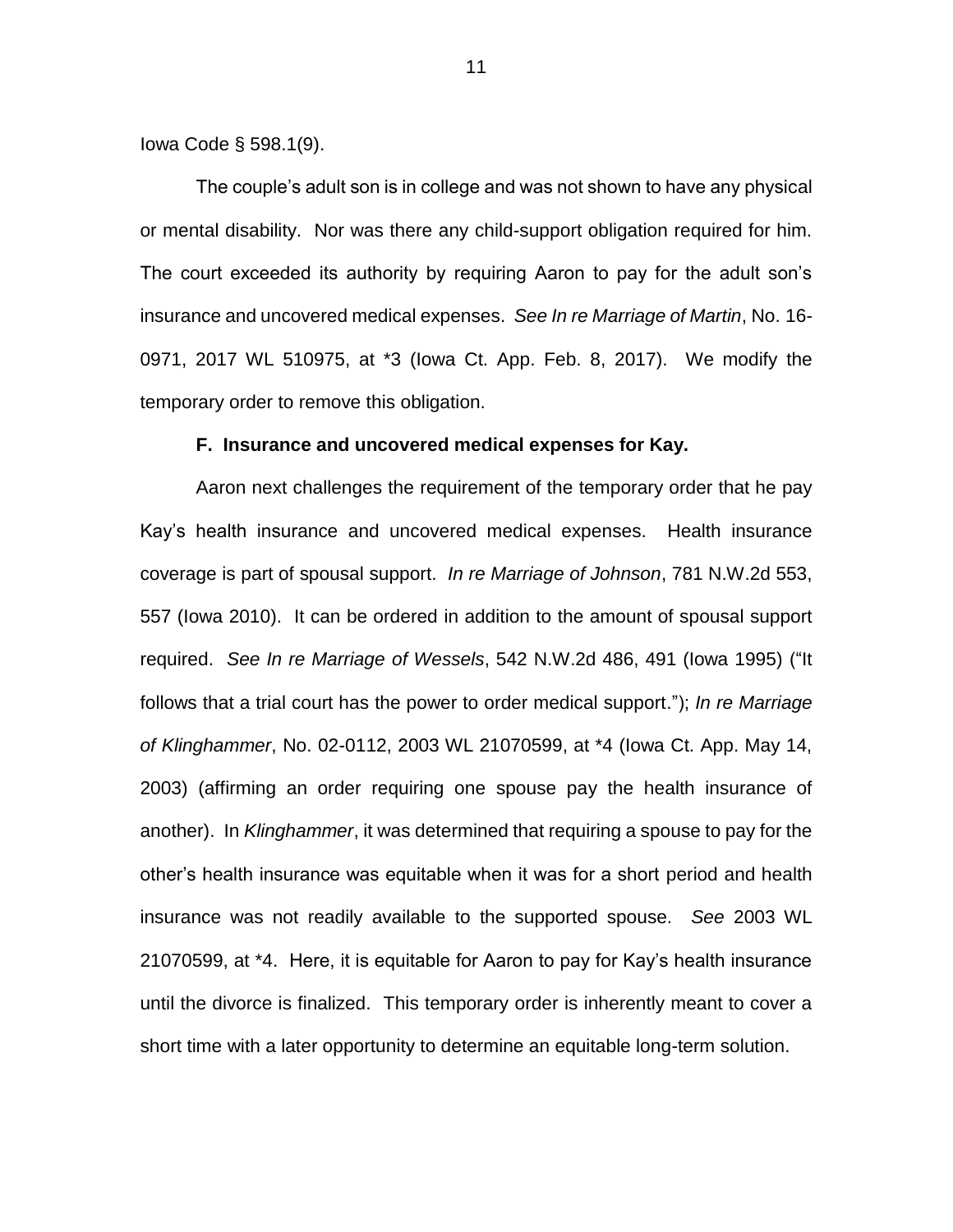Aaron argues that the spousal support was meant to cover the amount that Kay would have to pay for health insurance, but this was not stated by the trial court. Instead, the court stated that the HSA would be used to pay expenses instead of cash medical support. Still, we recognize that spousal support is calculated based partly on the ability to fund the monthly expenses of the requesting party. *See In re Marriage of Mann*, 943 N.W.2d 15, 21 (Iowa 2020) (noting that a consideration in the decision to award spousal support is the party's maintenance of the pre-dissolution lifestyle). As with M.C., we find it equitable that the account be used to pay any uncovered health expenses until the \$3000 is expended; at that point, Kay shall be responsible for payment of her own uncovered health care expenses. Any debts related to Kay's uncovered health care expense shall be considered in the final property division as a part of the joint debts of the parties.

### **IV. Kay's Appellate Attorney Fees.**

In her reply brief, Kay asks for \$3000 in appellate attorney fees. "Appellate attorney fees are not a matter of right, but rather rest in this court's discretion." *In re Marriage of Okland*, 699 N.W.2d 260, at 270 (Iowa 2005).

"In determining whether to award appellate attorney fees, we consider the needs of the party making the request, the ability of the other party to pay, and whether the party making the request was obligated to defend the decision of the trial court on appeal." *In re Marriage of Applegate*, 567 N.W.2d 671, 675 (Iowa Ct. App. 1997). "We also consider whether the requesting party was obligated to defend the district court's decision." *In re Marriage of Richard*, No. 15-0163, 2015 WL 7075829, at \*3 (Iowa Ct. App. Nov. 12, 2015) (citation omitted). After